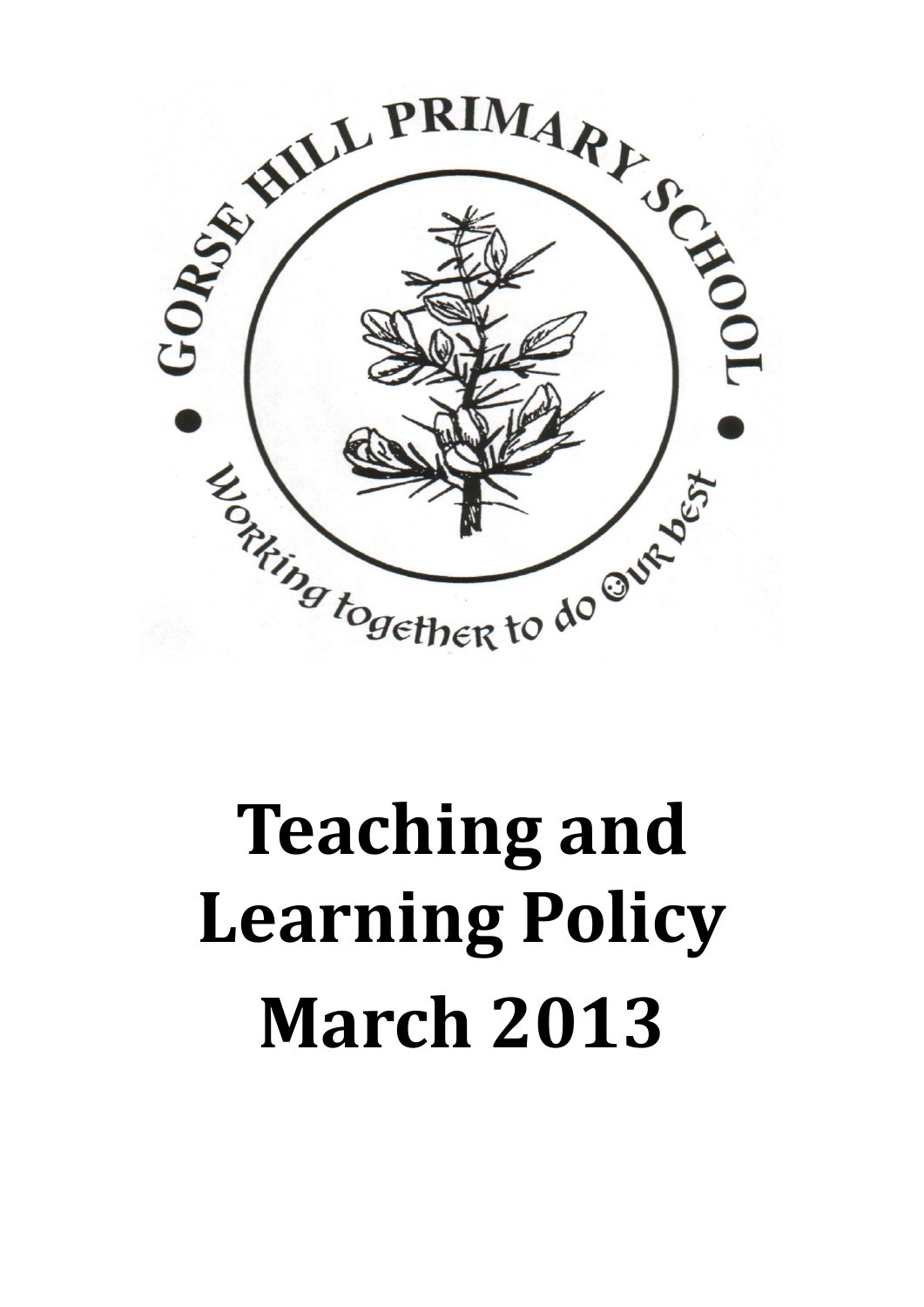### THE RATIONALE

In every school, every child has an entitlement to benefit from the teaching of the highest quality. This policy sets out the criteria that will be the expected standard for all our teaching. Teachers will be given the professional responsibility to ensure that their teaching meets this standard. The head teacher, senior leaders and other key members of staff will monitor teaching to see that this high standard is met. This policy should be read in conjunction with the school's policy for Performance Management and its Self evaluation schedule.

## PURPOSES OF THE POLICY

- To ensure that all pupils benefit from teaching of the highest standard.
- To provide a basis for monitoring, evaluation and review.
- To ensure all staff are given feedback on their strengths and areas for development within their teaching.
- To improve the quality of teaching, learning and standards.

## BROAD GUIDELINES

- 1. Teachers are expected to base their teaching on secure subject knowledge.
- 2. Teachers are expected to teach basic skills regularly and effectively.
- 3. Teachers are expected to recognise levels and be familiar with the next stage of learning (primarily in the core subject areas).
- 4. Lesson planning should have clear objectives expressed in the knowledge, skills and understanding that the pupils need to acquire to extend their learning.
- 5. All lessons should be planned in line with school policy and procedures and individual expectations.
- 6. Teaching should challenge, inspire and extend the learning of pupils of all ability levels.
- 7. Teachers should set high expectations.
- 8. Teachers should use an appropriate range of teaching methods to enable all pupils to learn effectively.
- 9. Strong features of teaching should include clear explanation, good use of language, extensive vocabulary, a wide range of questioning, build on prior learning, regular use of investigation and information technology and pace.
- 10. Teachers should manage pupils well and must insist on high standards of behaviour.
- 11. Teachers must ensure that time, support staff and other resources, especially ICT are used effectively.
- 12. Teachers should assess pupils' work thoroughly and use their assessment to help pupils overcome difficulty, inform future planning and raise standards.
- 13. Teachers should use homework effectively to reinforce and extend what is learned in school.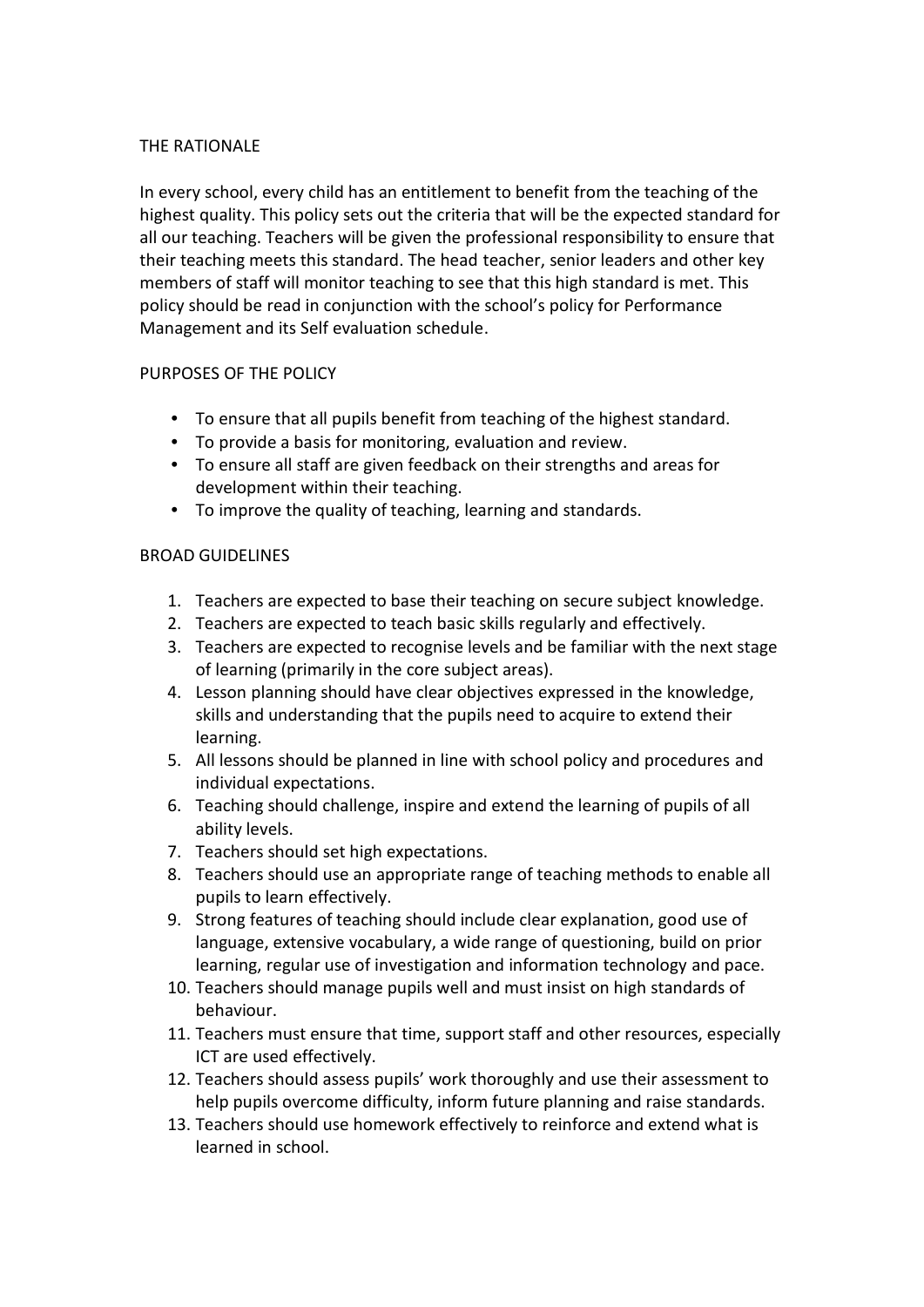- 14. Teachers should ensure that the environment promotes learning. Expected features of a positive learning environment are attached as an appendix to this document.
- 15. All staff must be proactive in implementing and promoting inclusive practice, including dyslexia friendly and EAL strategies.

Assessment for Learning: (Refer to Marking and Feedback Policy)

There are four overarching practical areas which we will embed within all our teaching and learning.

- 1. Sharing learning outcomes. Being clear about what the pupils are expected to learn and that they know what they have to do to be successful through clear success criteria.
- 2. Asking better questions. Using questions that cause thinking and giving pupils more support to answer them. To be skilled at explaining.
- 3. Making feedback count. Improving the quality of verbal and written feedback given to pupils.
- 4. Promoting assessment by pupils. Developing peer and self-assessment to help pupils to give each other feedback as they are learning.

## **CONCLUSION**

This will result in learners who:

- 1. Acquire new knowledge, skills and understanding well.
- 2. Apply intellectual, physical or creative effort to their work.
- 3. Are productive and work at a good pace.
- 4. Show interest in their work, sustain concentration, and think and learn for themselves.
- 5. Understand what they are doing, how well they have done and how they can improve.

Prepared by L Bates Spring 2013

Agreed Governors \_\_\_\_\_\_\_\_\_\_\_\_\_\_\_\_\_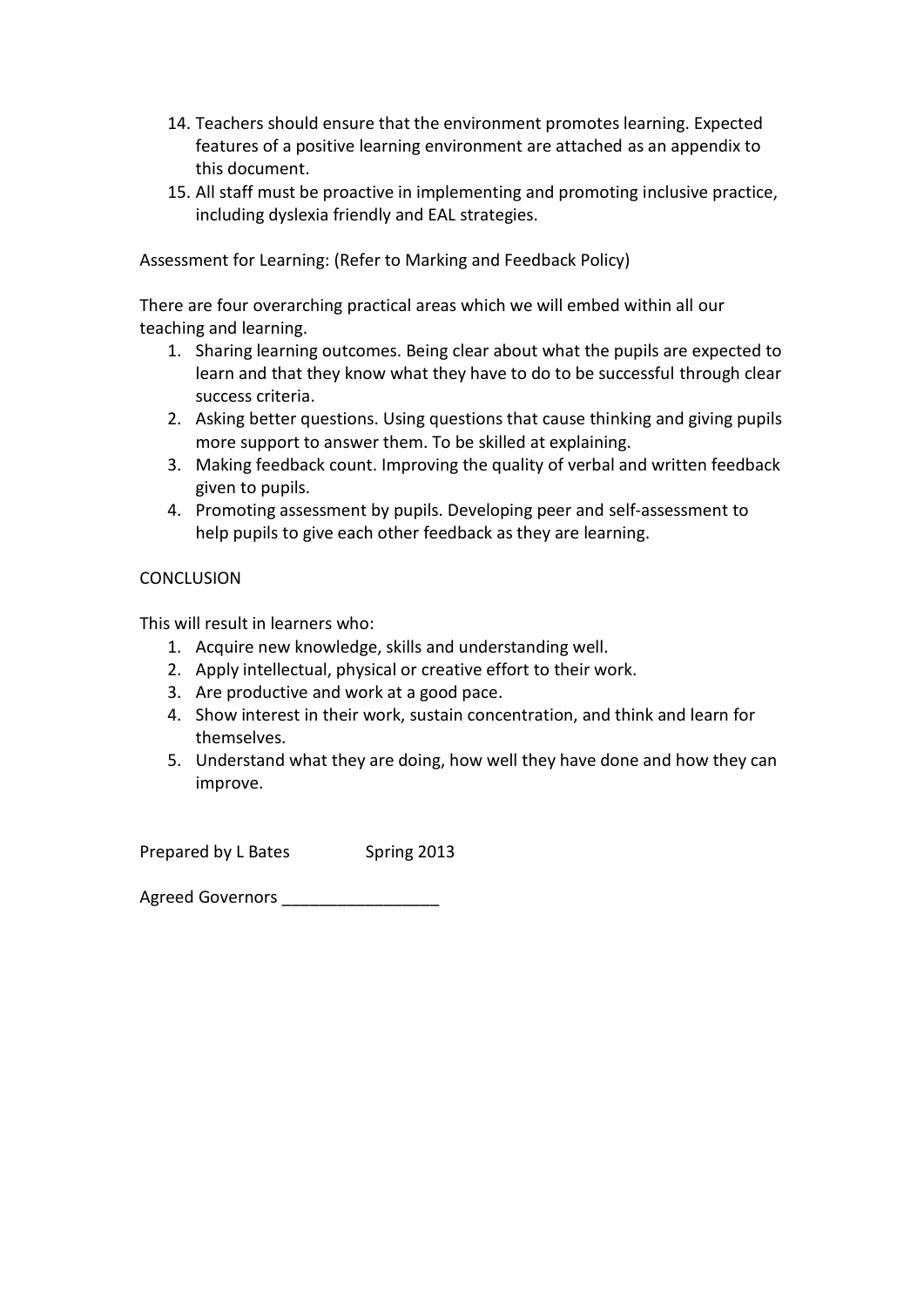# **Appendix: Expected features of a positive learning environment and ethos.**

- Good classroom rules, routines and ethos promote positive behaviour for learning.
- Learning environment needs to be arranged and organised to promote learning and children's attainment and respect for themselves and others
- The learning environment encompasses the physical environment and routines followed by the children.
- Displays are a tool for different styles of learning, appreciating work and for showing routines and rules.

Classrooms should:

- Be tidy and stimulating
- Reflect current learning and teaching
- Have organised resources
- Have clearly labelled areas, drawers and resources
- Encourage independency
- Have furniture arranged for safety, good learning and positive ethos
- Bear in mind the agreed principles of dyslexia friendly learning environments.
- Reflect the cultural and racial diversity of each cohort.
- Be safe, emotionally and physically